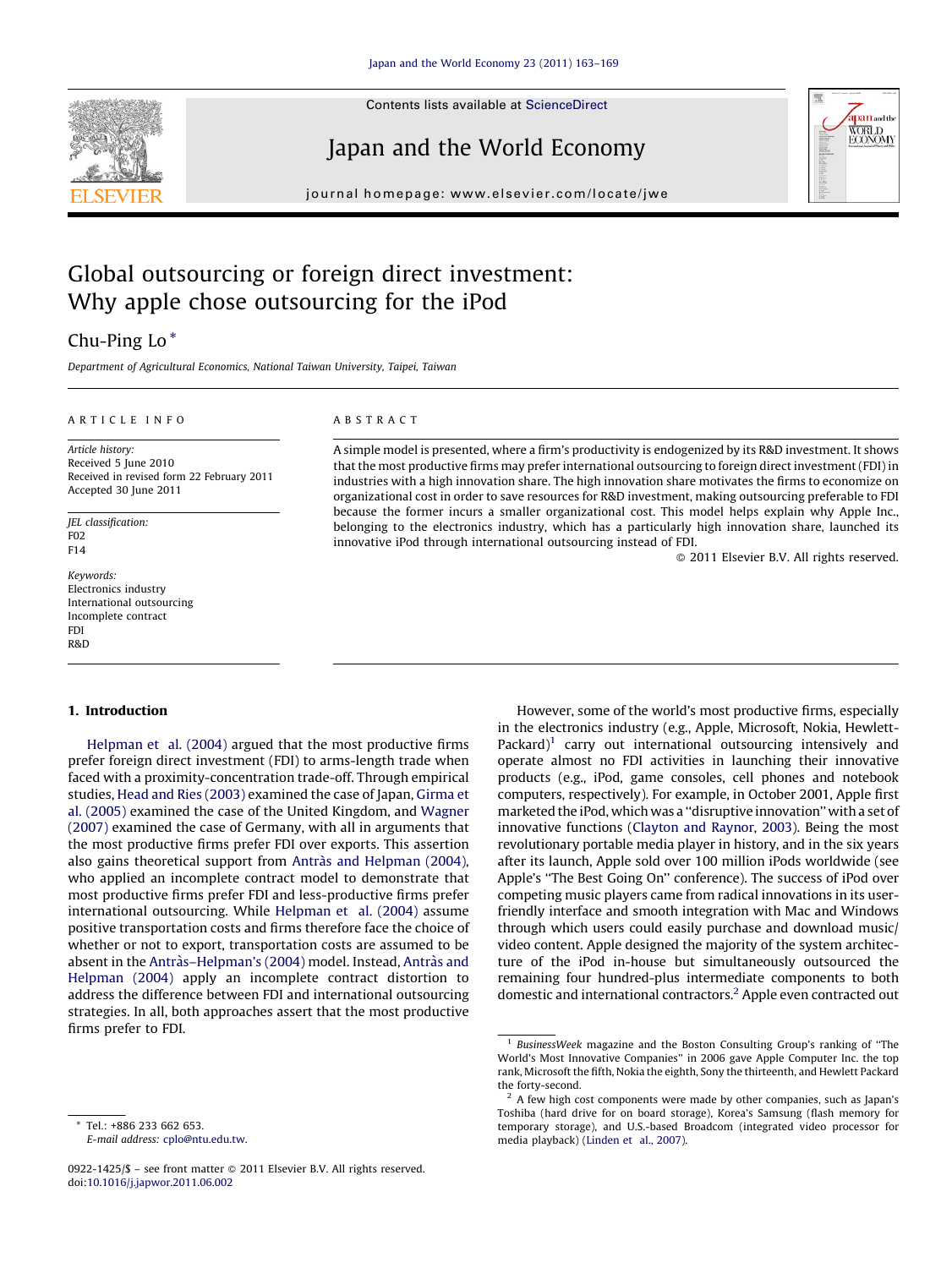its core software; for example, the user interface was designed with the help of Pixo, and the reference platform was designed by PortalPlayer [\(Kahney,](#page--1-0) 2006). Of the \$299 retail price for the 30GB video iPod, Apple accounted for a 25 percent share of the value for the core software design, while 36 percent is attributed to contracted manufacturers in the low-wage Asia-Pacific region that provide generic components and direct labor ([Linden](#page--1-0) et al., 2007).<sup>3</sup> Examples of the generic components and direct labor include the metal casing, provided by Taiwan's Foxconn, and assembly, completed in Chinese factories owned by Taiwanese firms such as Inventee Appliances and Foxconn [\(Einhorn,](#page--1-0) 2007). The pattern of global outsourcing also occurs with other electronics products, such as Hewlett-Packard's notebook computers, with 39 percent of the value of a notebook computer attributable to generic inputs and direct labor.

In contrast to the outsourcing literature (e.g., Antràs and [Helpman,](#page--1-0) 2004; Antràs, 2005), which has argued that the most productive firms prefer FDI to international outsourcing especially when the product is at the innovative stage, both Apple and HP have worked closely with outside partners from the beginnings of design. This approach has been dramatically undertaken by the lead firms in the electronics industry ([Sturgeon,](#page--1-0) 2002).

Why is then international outsourcing prevailing for the lead firms (i.e., most productive firms) in the electronics industries? The literature of global value chain provides an explanation: it is the advances in information technology (IT) enabling the electronics industry to more easily standardize the interfaces between components, such that the component modularization has made international outsourcing more attractive by allowing multiple firms to share the same generic components at a lower cost due to economies of scale ([Sturgeon](#page--1-0) and Lee, 2001; [Sturgeon,](#page--1-0) 2002). $4$  However, a shortcoming of the product modularization hypothesis is that the lead firms in the electronics industry (e.g., Apple computer and Hewlett-Packard) have contracted out not only generic but also non-generic components.

Another key factor facilitating the growth of international outsourcing in the product modularization hypothesis is the lead firms' desire to reduce fixed organization investment, especially in manufacturing facilities [\(Sturgeon](#page--1-0) and Lee, 2001). I borrow this concept in this paper, and argue that the prevailing dependence on global outsourcing in the electronics industry is largely due to Northern firms' leveraging the mass production capacity of those in the South. For example, Flextronics, $5$  a contract electronics maker headquartered in Singapore, worked with Microsoft in the initial stage of developing its innovative game console, Xbox, by building customized (as opposed to generic) mechanical parts and performing system tests. More importantly was Flextronics' capacity to ramp up production from zero to 100,000 consoles per week in less than five weeks. Production capacity was important because "if the system [Xbox] could not be built cost effectively and ramp up in volumes, it would have little chance against the more established systems on the market'' ([Carbone,](#page--1-0) 2002). Therefore, the innovative Microsoft focused on R&D activities in order to develop a game system that was technologically superior to rival systems (e.g., Sony's PlayStation), and then outsourced the

<sup>4</sup> Nevertheless, the product modularization is also underway in many other sectors as well, such as apparel and footwear, toys, food processing, home furnishings and lighting, brewing, and automotive parts, pharmaceutical production, but not only been dramatic in the electronics industry ([Sturgeon,](#page--1-0) 2002).

low-tech components to these contract firms that specialized in mass production, thereby avoiding the substantial organizational costs of establishing a production capacity abroad through FDI.<sup>6</sup> With these specialized contract manufacturers around the world, the world's most productive and innovative firms, well known for their R&D capabilities, may prefer international outsourcing to FDI as a way to cut costs and improve general productivity when launching their innovative products because FDI incurs a larger fixed organization cost than international outsourcing.

The purpose of this study is to determine why the world's most productive and innovative firms may prefer international outsourcing to FDI. I incorporate [Griliches'](#page--1-0) (1986) production function into Antràs-Helpman's (2004) model to argue that a Northern firm determines its global organizational structure based not only on a trade-off between low-waged production costs and incomplete contract distortion, but also on a trade-off between R&D investment and organizational cost. I argue that an increase in the innovation share augments the trade-off between R&D investment and organizational cost, which may take precedent over the trade-off between production costs and incomplete-contract distortion when the innovation share is sufficiently large. As it happens, in industries with a sufficiently high innovation share, the most productive firms tend to carry out international outsourcing activities rather than FDI because the high innovation share enhances the advantages of R&D investment. On the other hand, in industries with a relatively low innovation share, the most productive firms prefer FDI to outsourcing because outsourcing incurs a larger incomplete-contract distortion.

The remainder of this paper is organized as follows. In Section 2, I revisit [Griliches'](#page--1-0) (1986) results by applying data from the Industrial R&D Investment Scoreboard reported by Eurostat to determine how the innovation share varies across industries. In Section [3,](#page--1-0) I add to Antràs-Helpman's (2004) model of [Griliches'](#page--1-0) [\(1986\)](#page--1-0) production function, in which firms' productivity is augmented by innovation, and I argue that this difference in the innovation share reshapes a firm's global organizational form. In particular, the ordering in Antràs-Helpman's (2004) model is reversed when an industry has a sufficient high innovation shares. Section [4](#page--1-0) concludes.

#### 2. R&D investment and productivity

It is well documented that research and development has a positive effect on productivity (e.g., Leonard, 1971; [Mansfield,](#page--1-0) 1980; Griliches, 1980, 1986; [Lichtenberg](#page--1-0) and Siegel, 1991; [Medda](#page--1-0) et al., 2003).<sup>7</sup> Theoretically, [Griliches](#page--1-0) (1986) defined an augmented Cobb Douglas production function with an input of R&D investment and illustrated that R&D contributes to productivity growth in U.S. manufacturing.<sup>8</sup> By using the National Science Foundation dataset on about 1000 of the largest U.S. manufacturing firms from 1957 through 1977, [Griliches](#page--1-0) (1986) found that the innovation share, measured by the contribution of the R&D on

<sup>&</sup>lt;sup>3</sup> Distribution and retails accounted for another 25 percent. Inputs from Japan accounted 9 percent, while inputs from Taiwan accounted for 1 percent.

<sup>5</sup> Foxconn also manufactures iPods for Apple, cell phones for Nokia, and computers for Hewlett Packard, among others.

<sup>6</sup> In response to Microsoft's general production cost saving from outsourcing, Sony outsourced its PlayStation game console to Foxconn, a Taiwanese firm whose major production facilities are located in China.

 $7^{7}$  Empirically, [Griliches](#page--1-0) (1980) has revealed a positive and robust relationship between R&D and total factor productivity for the United States, as did [Medda](#page--1-0) et al. [\(2003\)](#page--1-0) for Italy.

<sup>&</sup>lt;sup>8</sup> The production function in [Griliches'](#page--1-0) (1986) model is given by  $Y = A^T L^{1-\beta} C^{\beta}$  (see also [Lichtenberg](#page--1-0) and Siegel, 1991), where L denotes labor and C denotes capital. Here, A denotes neutral technology stock that is accessible to all producers. R&D input  $I = \sum_i s_i K_{t-i}$  is a measure of the distributed lag effect of past research investments on productivity, where  $K_{t-i}$  measures the real gross investment in research in period  $i$ , and  $s_i$  connects the levels of past research to the current state of knowledge.